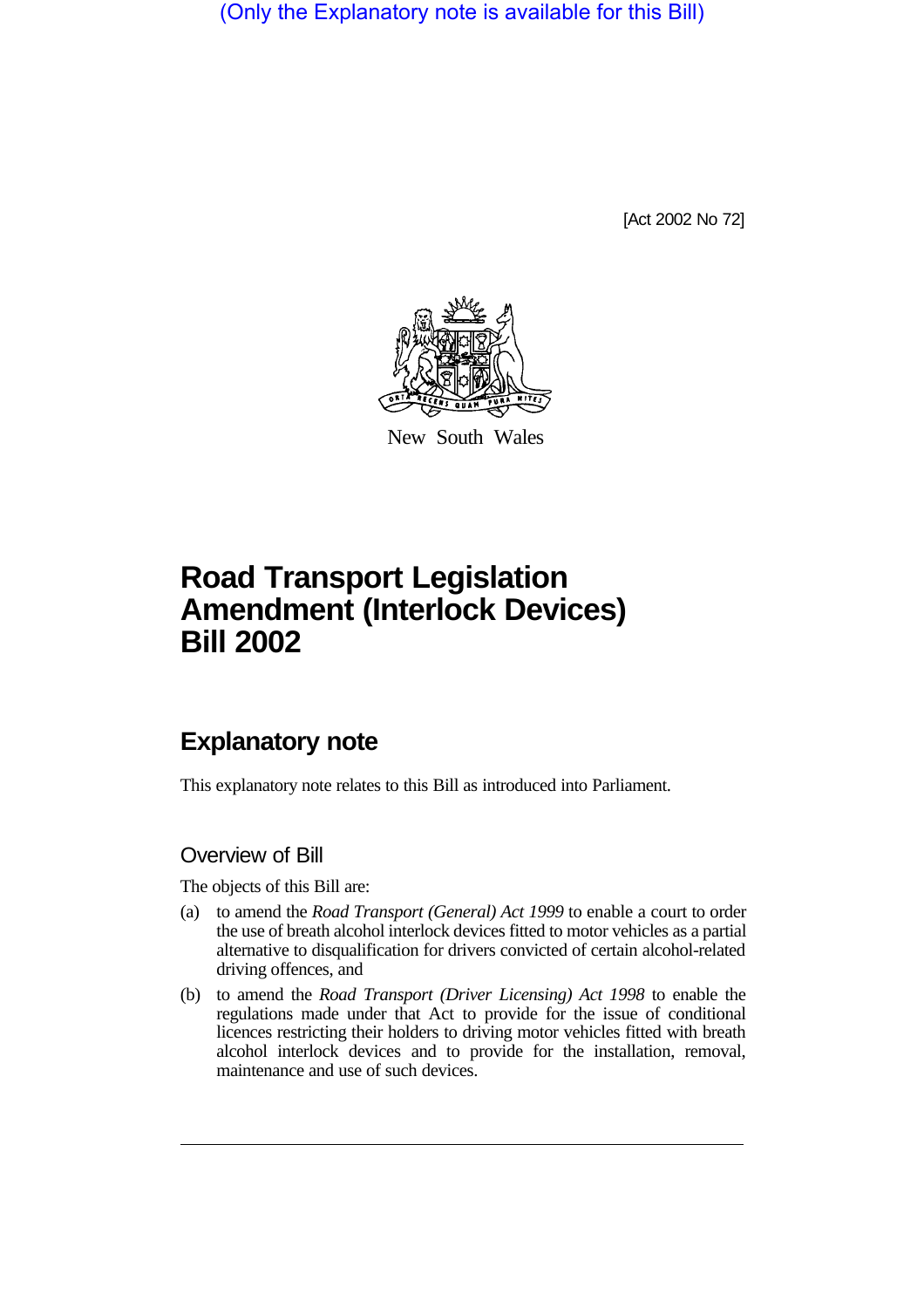Road Transport Legislation Amendment (Interlock Devices) Bill 2002 [Act 2002 No 72]

Explanatory note

#### Outline of provisions

**Clause 1** sets out the name (also called the short title) of the proposed Act.

**Clause 2** provides for the commencement of the proposed Act on a day or days to be appointed by proclamation.

**Clause 3** is a formal provision giving effect to the amendments to the *Road Transport (General) Act 1999* set out in Schedule 1.

**Clause 4** is a formal provision giving effect to the amendments to the *Road Transport (Driver Licensing) Act 1998* set out in Schedule 2.

#### **Schedule 1 Amendment of Road Transport (General) Act 1999**

**Schedule 1 [3]** inserts a Subdivision 2 (Use of interlock devices as alternative to disqualification) in Division 3 (Licence disqualification) of Part 3 of the *Road Transport (General) Act 1999*.

The proposed Subdivision will enable a court that convicts a person of certain alcohol-related offences to order that a licence disqualification imposed by or under section 25 of that Act be suspended if the person participates in an interlock program. Entry into the program will involve the person obtaining an interlock driver licence. An interlock driver licence is a conditional driver licence issued under the *Road Transport (Driver Licensing) Act 1998* that restricts the holder of the licence to driving a motor vehicle fitted with an approved interlock device (within the meaning of Part 2A of that Act to be inserted by the proposed Act). An approved interlock device is a device approved by the Roads and Traffic Authority (the *Authority*) that is designed to analyse a breath sample for the presence of alcohol and prevent a motor vehicle from being started if it detects more than a certain concentration of alcohol.

The convicted person will be able to apply for an interlock driver licence at any time during the disqualification period applicable to the person (but no earlier than 28 days before the expiry of the disqualification compliance period). However, the convicted person will not be able to participate in an interlock program until the expiry of the disqualification compliance period. If an interlock driver licence is issued by the Authority, the original disqualification will be suspended for the interlock participation period specified by or under the proposed Subdivision. On the completion of that period, the convicted person will be taken to have completed the original disqualification.